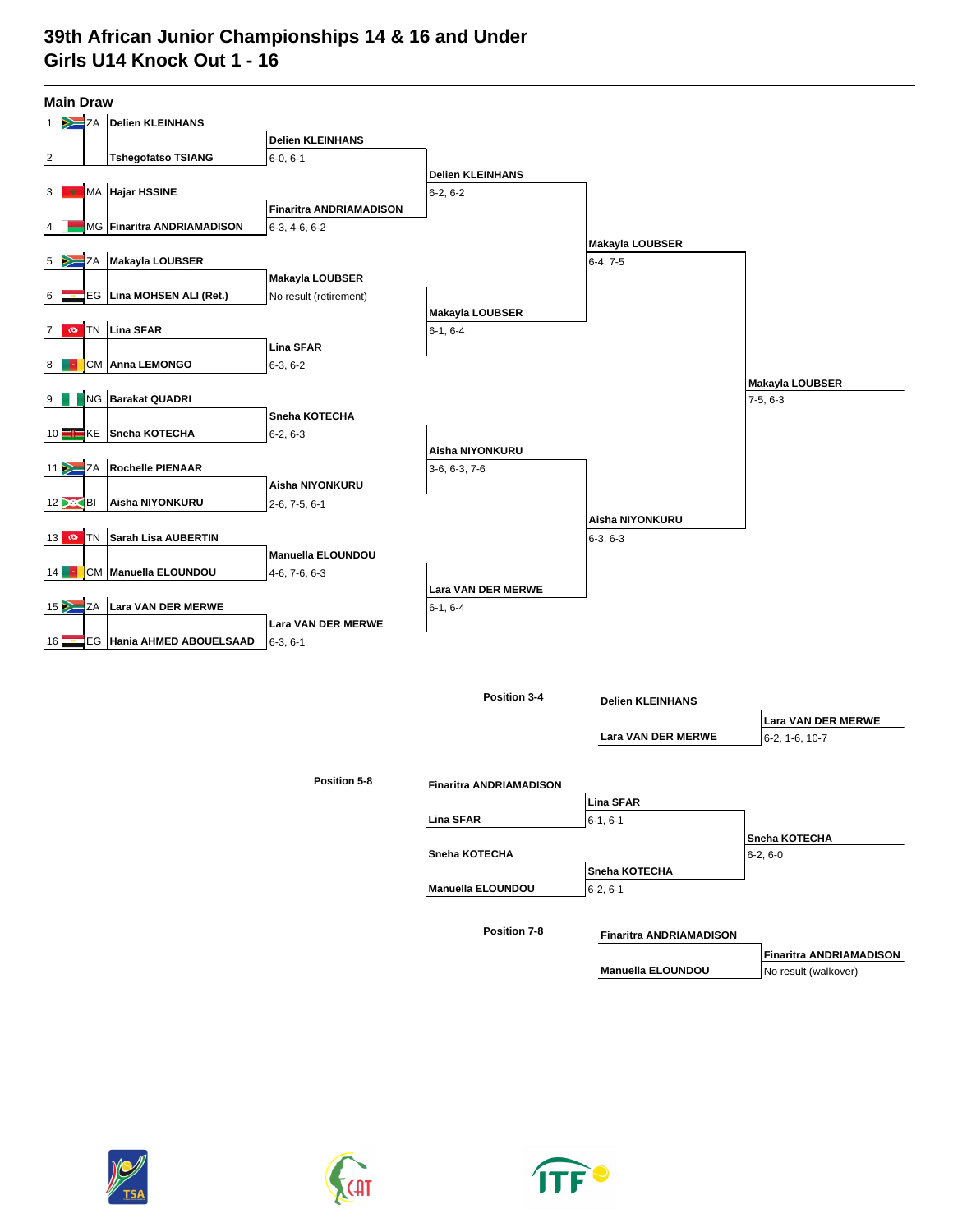

**Position 15-16**

H1 **Rochelle PIENAAR**







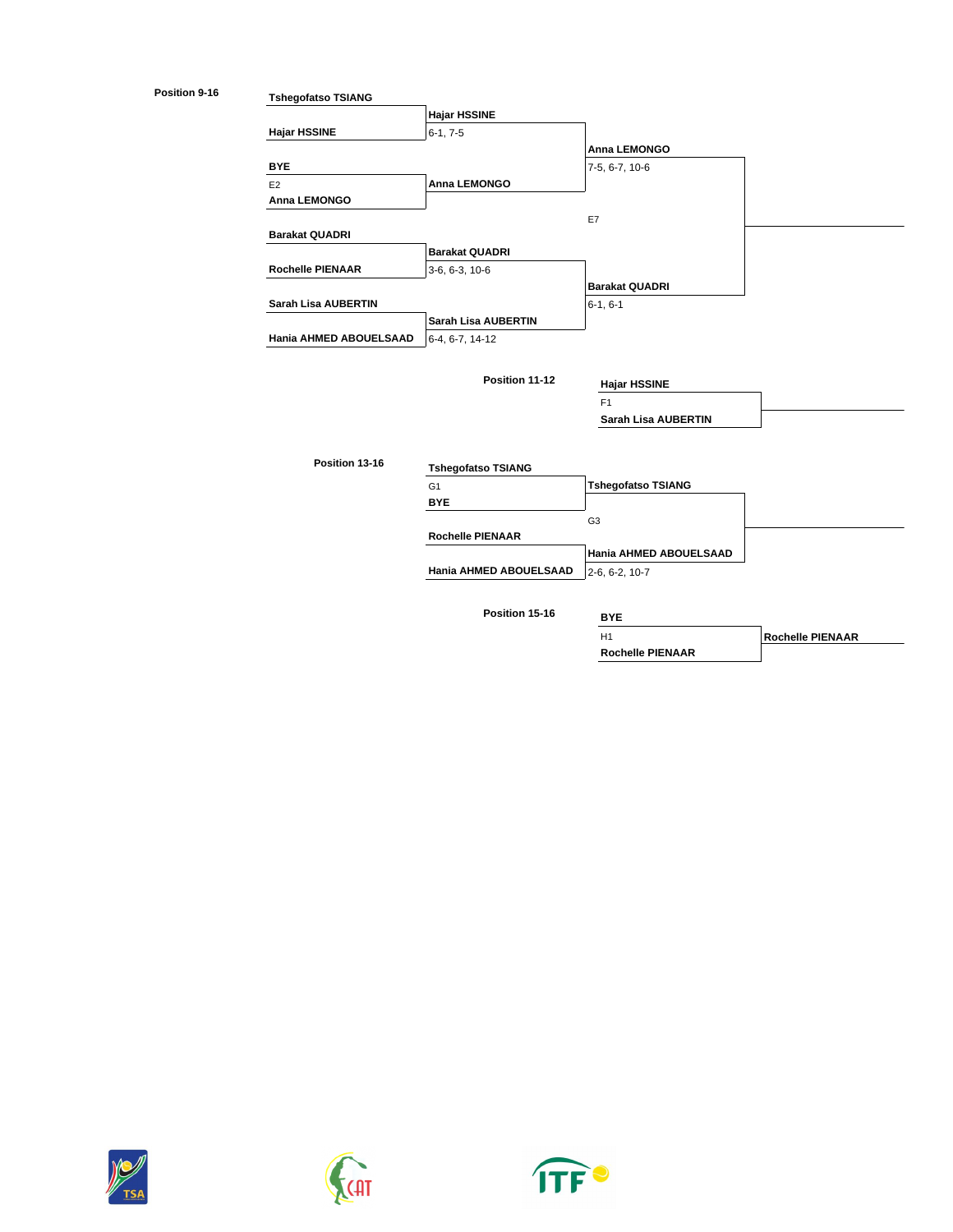## **39th African Junior Championships 14 & 16 and Under Girls U14 Knock Out 17 - 32**

| <b>Main Draw</b>        |                 |    |                              |                             |                           |                  |  |  |  |
|-------------------------|-----------------|----|------------------------------|-----------------------------|---------------------------|------------------|--|--|--|
| 1                       |                 |    | MG Mioty RAZAFINDRAKOTO      |                             |                           |                  |  |  |  |
|                         |                 |    | A <sub>1</sub>               | <b>Mioty RAZAFINDRAKOTO</b> |                           |                  |  |  |  |
| $\overline{\mathbf{c}}$ |                 |    | <b>BYE</b>                   |                             |                           |                  |  |  |  |
|                         |                 |    |                              |                             | Angela NYANGWESO          |                  |  |  |  |
| 3                       |                 |    | Sarah INTROCASO              |                             | 3-6, 6-4, 10-7            |                  |  |  |  |
|                         |                 |    |                              | Angela NYANGWESO            |                           |                  |  |  |  |
| 4                       |                 |    | KE Angela NYANGWESO          | $6-1, 6-2$                  |                           |                  |  |  |  |
|                         |                 |    |                              |                             |                           | Angela NYANGWESO |  |  |  |
| 5                       |                 |    | NG Marylove EDWARD           |                             |                           | 6-3, 1-6, 10-5   |  |  |  |
|                         |                 |    | A <sub>3</sub>               | <b>Marylove EDWARD</b>      |                           |                  |  |  |  |
| 6                       |                 |    | <b>BYE</b>                   |                             |                           |                  |  |  |  |
|                         |                 |    | <b>Marylove EDWARD</b>       |                             |                           |                  |  |  |  |
| 7                       |                 | TG | Vania DOTSE                  |                             | $6-1, 6-1$                |                  |  |  |  |
|                         |                 |    | A4                           | Vania DOTSE                 |                           |                  |  |  |  |
| 8                       |                 |    | <b>BYE</b>                   |                             |                           |                  |  |  |  |
|                         |                 |    |                              |                             |                           | A15              |  |  |  |
| 9                       |                 |    | <b>Celine WAN MIN KEE</b>    |                             |                           |                  |  |  |  |
|                         |                 |    |                              | <b>Celine WAN MIN KEE</b>   |                           |                  |  |  |  |
| 10                      |                 |    | MW Linda MSISKA              | $6-3, 6-0$                  | Salma LOUDILI             |                  |  |  |  |
|                         | ★               |    | MA Salma LOUDILI             |                             |                           |                  |  |  |  |
| 11                      |                 |    |                              | Salma LOUDILI               | $6-2, 6-2$                |                  |  |  |  |
| 12                      |                 |    | A <sub>6</sub><br><b>BYE</b> |                             |                           |                  |  |  |  |
|                         |                 |    |                              |                             |                           | Salma LOUDILI    |  |  |  |
| 13 <sub>1</sub>         |                 | TZ | <b>E Paulo NANKULANGE</b>    |                             |                           | $6-2, 6-3$       |  |  |  |
|                         |                 |    |                              | E Paulo NANKULANGE          |                           |                  |  |  |  |
| 14                      |                 |    | RW Grace GISUBIZO NDAHUNGA   | 6-0, 6-0                    |                           |                  |  |  |  |
|                         |                 |    |                              |                             | <b>E Paulo NANKULANGE</b> |                  |  |  |  |
|                         | $15$ $\infty$ B |    | <b>Hoziane KITAMBALA</b>     |                             | $6-2, 6-2$                |                  |  |  |  |
|                         |                 |    | A8                           | <b>Hoziane KITAMBALA</b>    |                           |                  |  |  |  |
| 16                      |                 |    | <b>BYE</b>                   |                             |                           |                  |  |  |  |
|                         |                 |    |                              |                             |                           |                  |  |  |  |
|                         |                 |    |                              |                             |                           |                  |  |  |  |

**Position 3-4**

B1 **Marylove EDWARD**

**E Paulo NANKULANGE**

**Mioty RAZAFINDRAKOTO Vania DOTSE** 6-1, 1-6, 10-3 **Celine WAN MIN KEE Hoziane KITAMBALA** 7-5, 6-4 C3 **Mioty RAZAFINDRAKOTO Hoziane KITAMBALA**

**Position 7-8**

## **Vania DOTSE**

D1 **Celine WAN MIN KEE**





**Position 5-8**